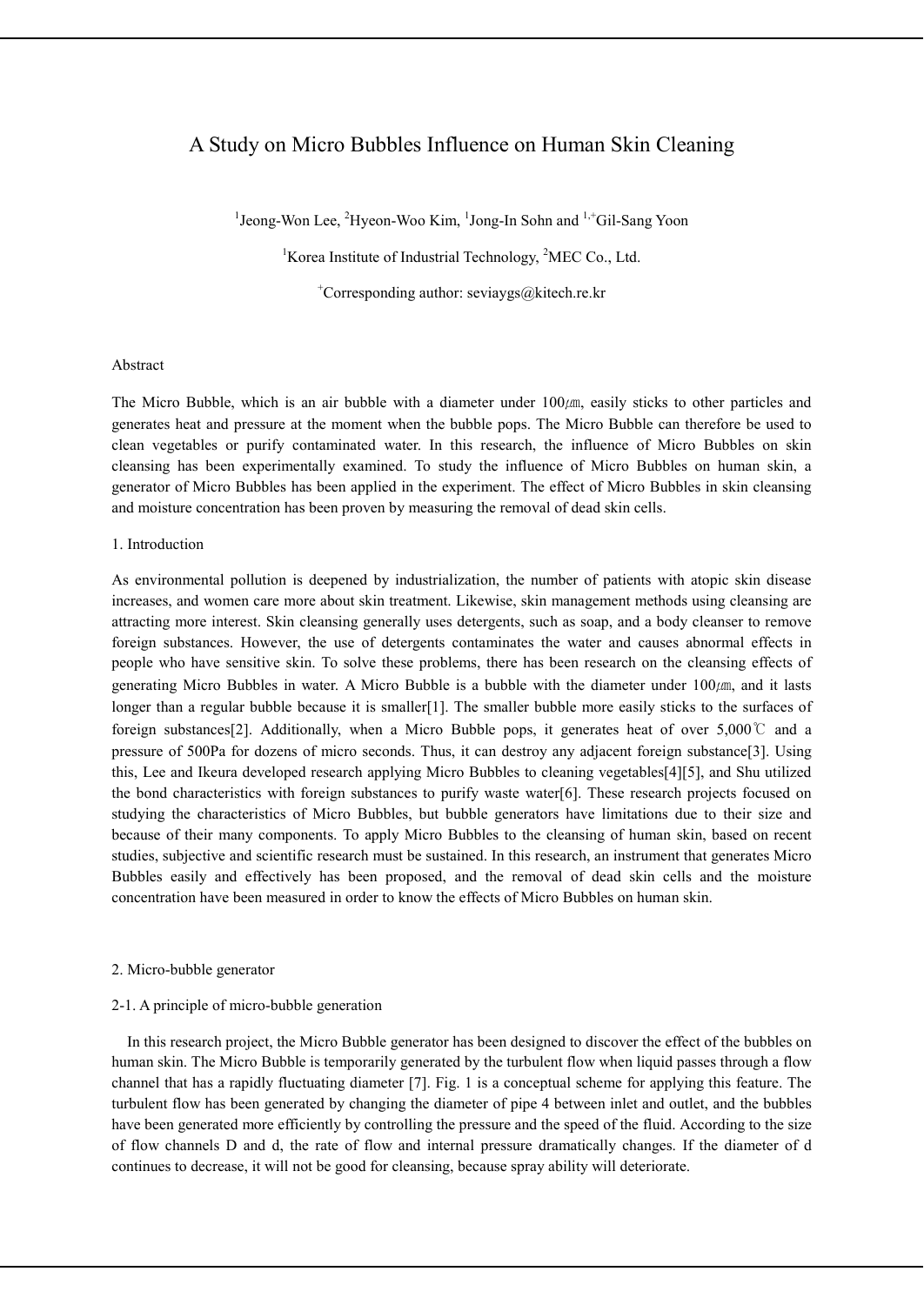

Fig. 1 A Principle of Micro Bubble Generation

As stated above, the fluid generates the turbulent flow while its speed and pressure are changed, and its governing differential equation follows the law of conservation of mass, Equations (1) and (2). The speed ( $v<sub>L1</sub>$ ) of the fluid that flows through the flow channel with the diameter of D increases up to  $v_{L2}$  when it moves through the flow channel with a diameter of d, and the pressure  $p_1$  decreases down to  $p_2$ . In these conditions, the turbulent flow layer is generated, and the quantity of Micro Bubbles generated increases when the activity of the turbulent flow rises[8].  $p<sub>loss, in</sub>$  is the pressure loss, which occurs when the fluid flows into the channel having a diameter of d, and  $\rho_L$  refers to supplied viscosity of the fluid.

$$
v_{L2} = v_{L1}/\left\{1 - \left(\frac{d}{D}\right)^2\right\}
$$
\n
$$
p_2 = p_1 - \frac{p_L - (v_{L2}^2 - v_{L1}^2)}{2} - p_{loss,in}
$$
\n
$$
= p_1 - \frac{p_L v_{L1}^2}{2} \left[ \frac{1}{\left\{1 - \left(\frac{d}{D}\right)^2\right\}}^2 - 1 \right] - p_{loss,in}
$$
\n(2)

### 2-2. Simulation of Micro Bubble Generator Instrument (micro BGI)

To carry out the research, the Micro Bubble Generator Instrument (BGI) has been designed (Fig.2 (a)), and the effects of the fluctuation of pressure and velocity on the fluid of the generator instrument have been experimentally examined using computational fluid dynamics (CFD). The Micro BGI has been designed to have a diameter of 32mm (D) for the input channel and 0.8mm (d) for output channel. The unigraphics (UG) has been applied for design, and CFD analysis was performed with Fluent. Fig. 2 (b) shows the 3D design of the Micro BGI, and the number of the mesh is 484,915.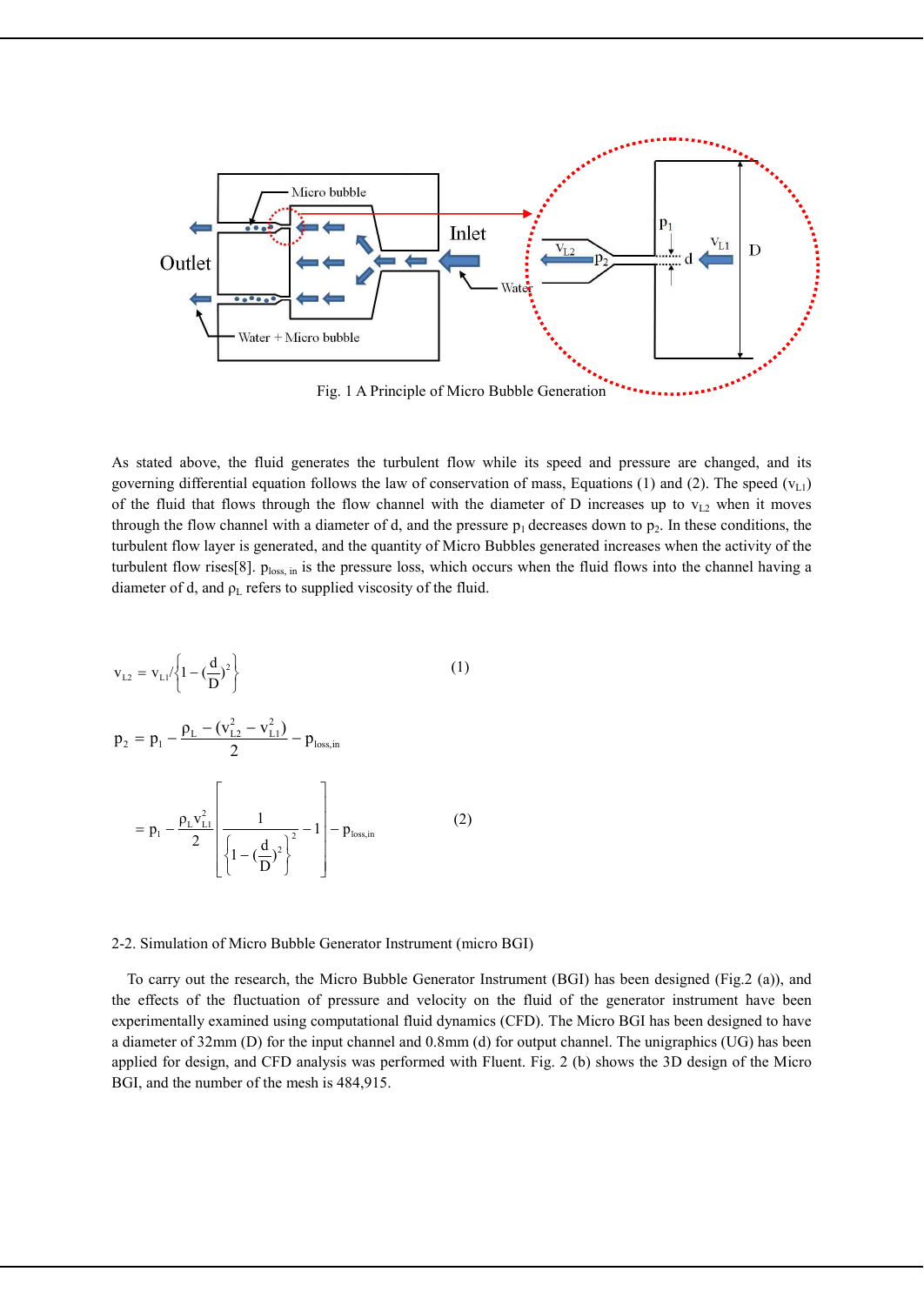

Fig. 2 Micro Bubble Generator Instrument (micro BGI) design and 3D modeling

| Density $(kg/m^3)$                    | 998.2              |
|---------------------------------------|--------------------|
| Cp(j/kg K)                            | 4182               |
| Viscosity(kg/m·s)                     | 0.001003           |
| Temperature(K)                        | 298                |
| Inlet Velocity of water flow( $m/s$ ) | $0.1213$ (maximum) |
| Inlet Pressure of water flow(Pa)      | 300                |
| $Q(m^3/s)$                            | 1.13866E-05        |

According to the result of the CFD, the fluid that flows from area A with diameter D to area B with diameter d had decreased pressure of 30Pa and an increased velocity of 0.761m/s. The pressure temporarily approached '0', while the fluid does not have apparent changes after passing the area B and being discharged into area C. The fluid increases its speed and decreases its pressure after passing through the flow channel of the proposed Micro BGI. After these changes in pressure and velocity, turbulent flow can be naturally generated, and Micro Bubble Generation can increase. Fig. 3 shows the analysis of the results of fluid behavior for the Micro BGI.



(a) Velocity results of the Micro BGI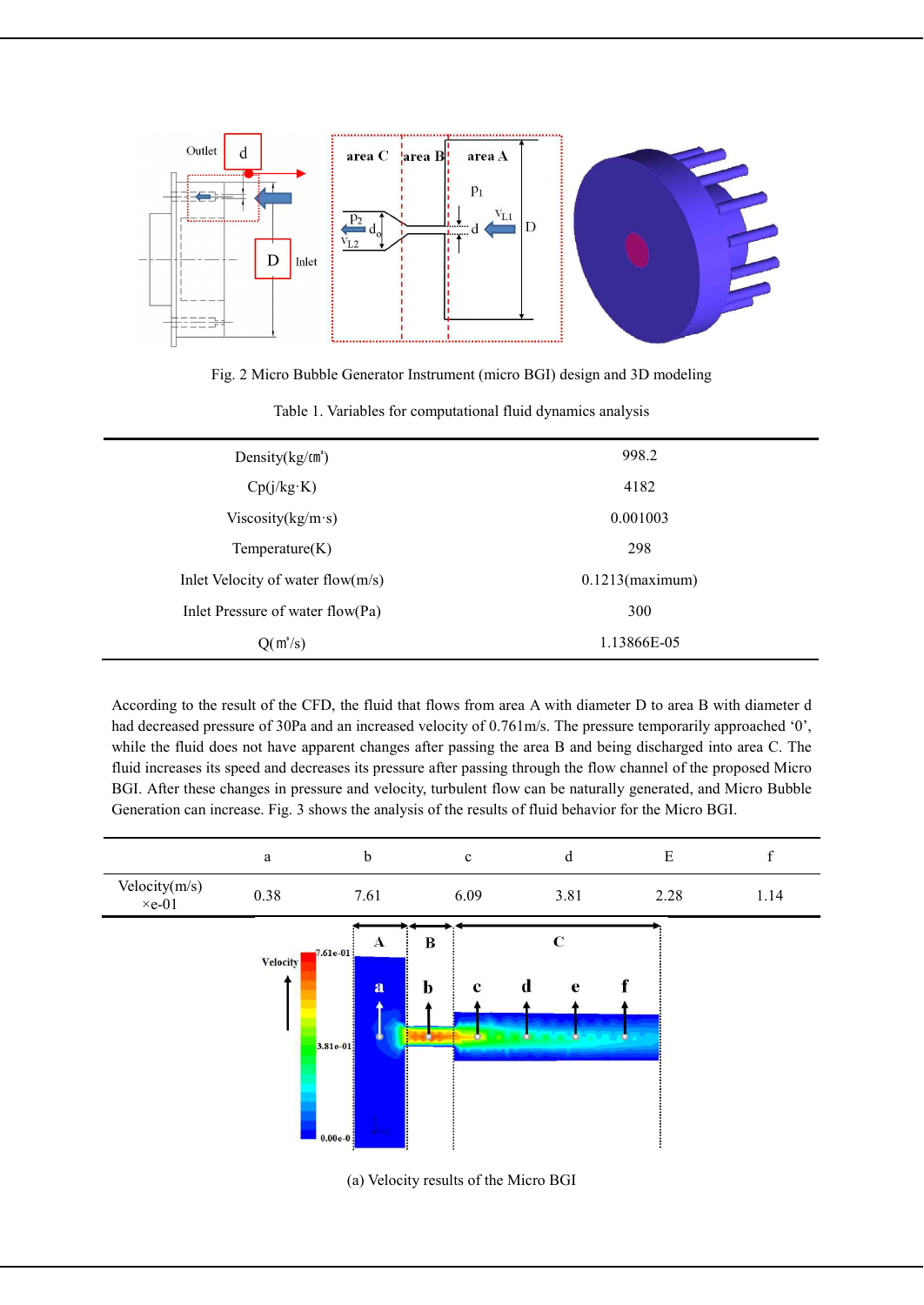

(b) Pressure results of Micro BGI

Fig. 3 Fluid behavior analysis of Micro BGI

## 2-3. The bubble generation ability of micro BGI

As Fig. 4 shows, all clinical tests of the proposed Micro BGI have been applied to the shower tool and experimentally examined. However, the Micro Bubble is too small to see with the eyes, so LASER diffraction phenomenon has been used. The LASER diffraction method measures particle size distribution by using the diffraction phenomenon. Thus, the scattering intensity is proportional to particle size and the scattering angle is inversely proportional to particle size. In this research, bubbles in the fluid with sizes from  $0.08/\text{cm}$  to  $1,400/\text{cm}$ have been targeted to be measured after absorbing a fixed amount.(Fig. 5) The size and quantity of bubbles can be measured. The quantity of Micro Bubble generated differs with the pressure and velocity of the fluid. Therefore, the pressure was varied from 1kgf/cm<sup>2</sup> to 4kgf/cm<sup>2</sup> in order to analyze the Micro Bubbles.



Fig. 4 Application of the Micro Bubble Generator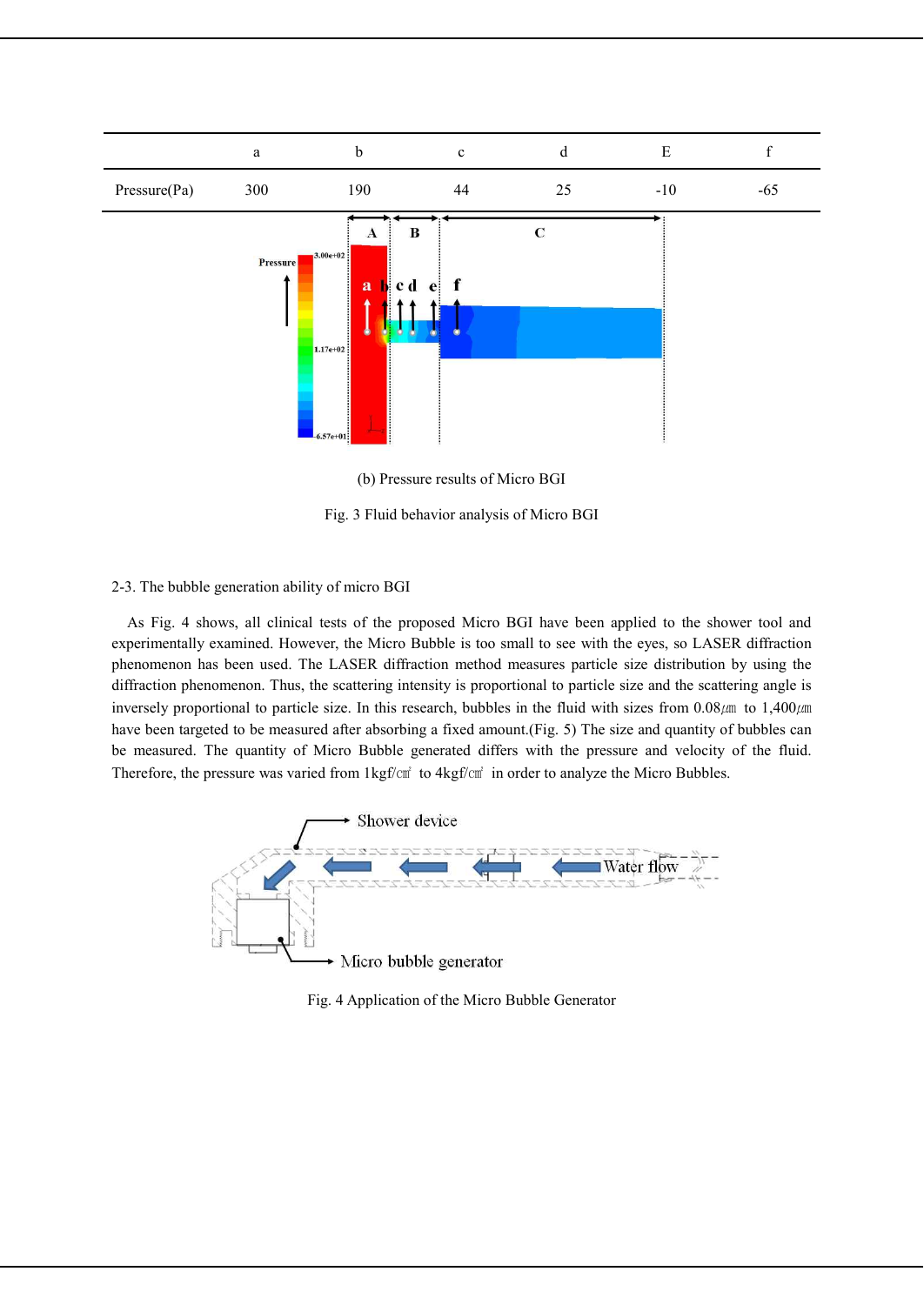

Fig. 5 Schematic illustration of the Micro Bubble measuring system

According to the results of measuring the generated Micro Bubbles with a LASER diffraction measuring instrument, there were no bubbles at a pressure of  $1 \text{kgf/cm}^2$ . However, the initial bubble was observed at 1.5kgf/ cm<sup>2</sup>. The quantity of bubbles increased at  $2kgf/cm<sup>2</sup>$  compared with Case 2, and the size of each molecule seemed to have become smaller. At a pressure of  $3kgf/cm^2$  or  $4kgf/cm^2$ , enough bubbles were generated and the size of the bubbles varied. The Micro BGI generates bubbles at pressures over  $2kgf/cm<sup>2</sup>$  and is recommended to be used with pressures exceeding  $3kgf/cm^2$ . Moreover, all of generated bubbles were Micro Bubbles with diameters under 100㎛. Fig. 6 is the result of experiments regarding the generation of Micro Bubbles in accordance with pressure changes.





 $3<sup>0</sup>$ 

 $\overline{2}$ 

 $\overline{20}$ 

 $16$ 

 $\overline{10}$ 

 $\mathbf{0}$ 

Volume<sup>[%]</sup>

(a) Case 1 : Pressure ( $1 \text{ kgf/cm}^2$ ) at Inlet (b) Case 2 : Pressure ( $1.5 \text{ kgf/cm}^2$ ) at Inlet

100





(c) Case 3 : Pressure (2kgf/㎠) at Inlet (d) Case 4 : Pressure (3kgf/㎠) at Inlet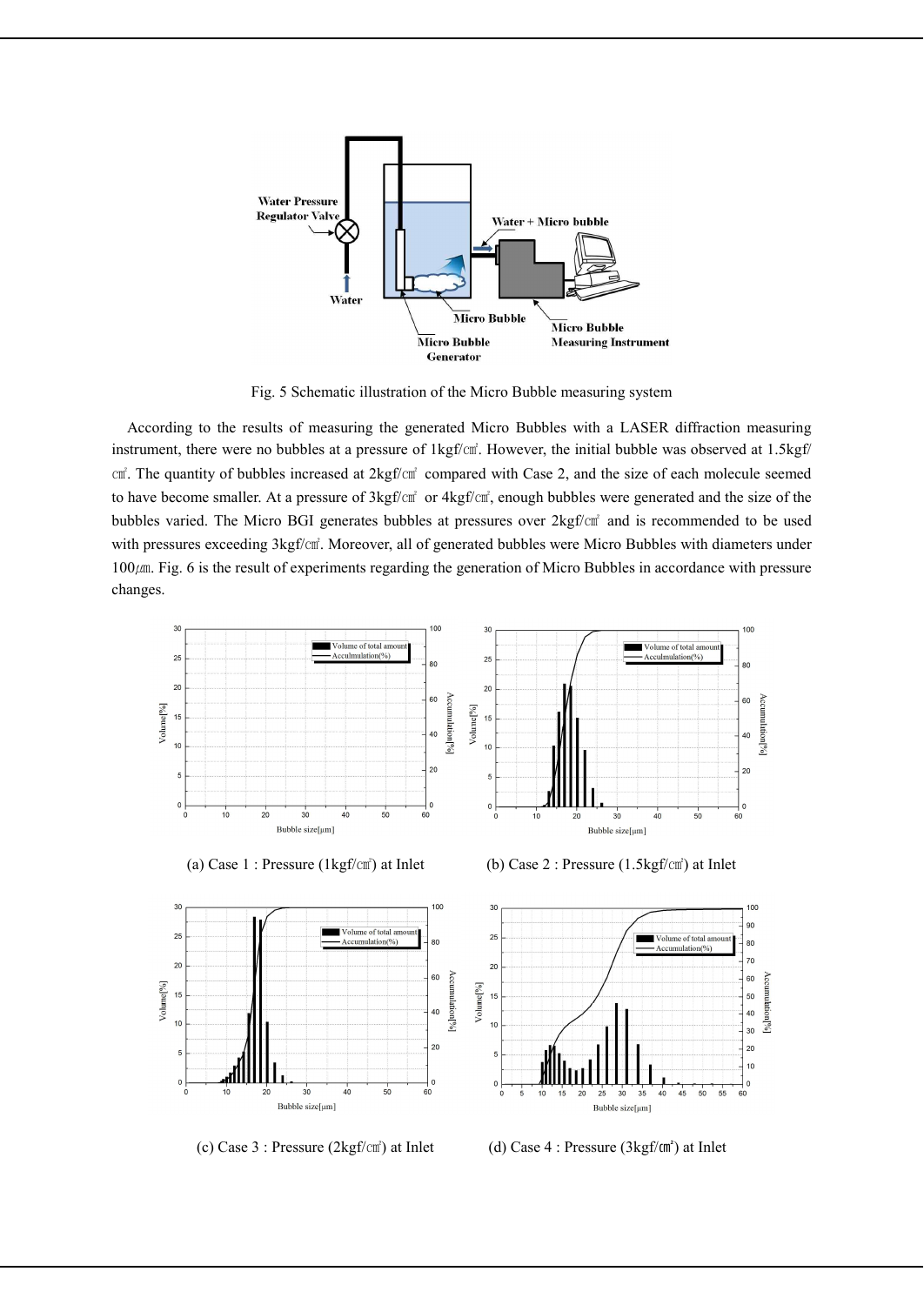

(e) Case 5 : Pressure (4kgf/㎠) at Inlet

Fig. 6 Micro Bubble measurement according to fluid pressure

# 3. Body skin cleaning test using Micro Bubbles

To analyze the effect of Micro Bubbles on human skin, the skin cleansing results of using the shower device with the Micro BGI and the general shower device have been compared for normal subjects. Ten women from 20 to 49 years old (36.7±9.2 on average) were picked from many volunteers. To analyze the influence of skin cleansing, the removal of dead skin cells after cleansing, and the cleansing efficiency for cosmetics have been referred to compare each shower devices. All clinical tests were performed based on the Good Clinical Practices and SOP of Dermapro Col., LTD, which is the organization that regulates clinical tests.

## 3-1. Removal of dead skin cells

To measure the removal of dead skin cells, dead skin cells from the cheek have been harvested and analyzed using the Black D-squame, which is a tool to be used to harvest skin samples, after using each shower device. Harvested skin samples were analyzed via pixels on the surface area taken by dead skin cells using an optical microscope, which magnified them 700 times the original. Table 2 shows the experimental results of each shower tool. According to the result, the quantity of dead skin cells was proven to be decreased by the cleansing, and the cleansing was more effective when Micro BGI was applied.

|               | Before cleaning             | After cleaning |
|---------------|-----------------------------|----------------|
| Micro BGI     | Dead skin cell<br>Skin cell |                |
| Non-micro BGI |                             |                |

Table 2. Analysis image of skin scaling before and after cleansing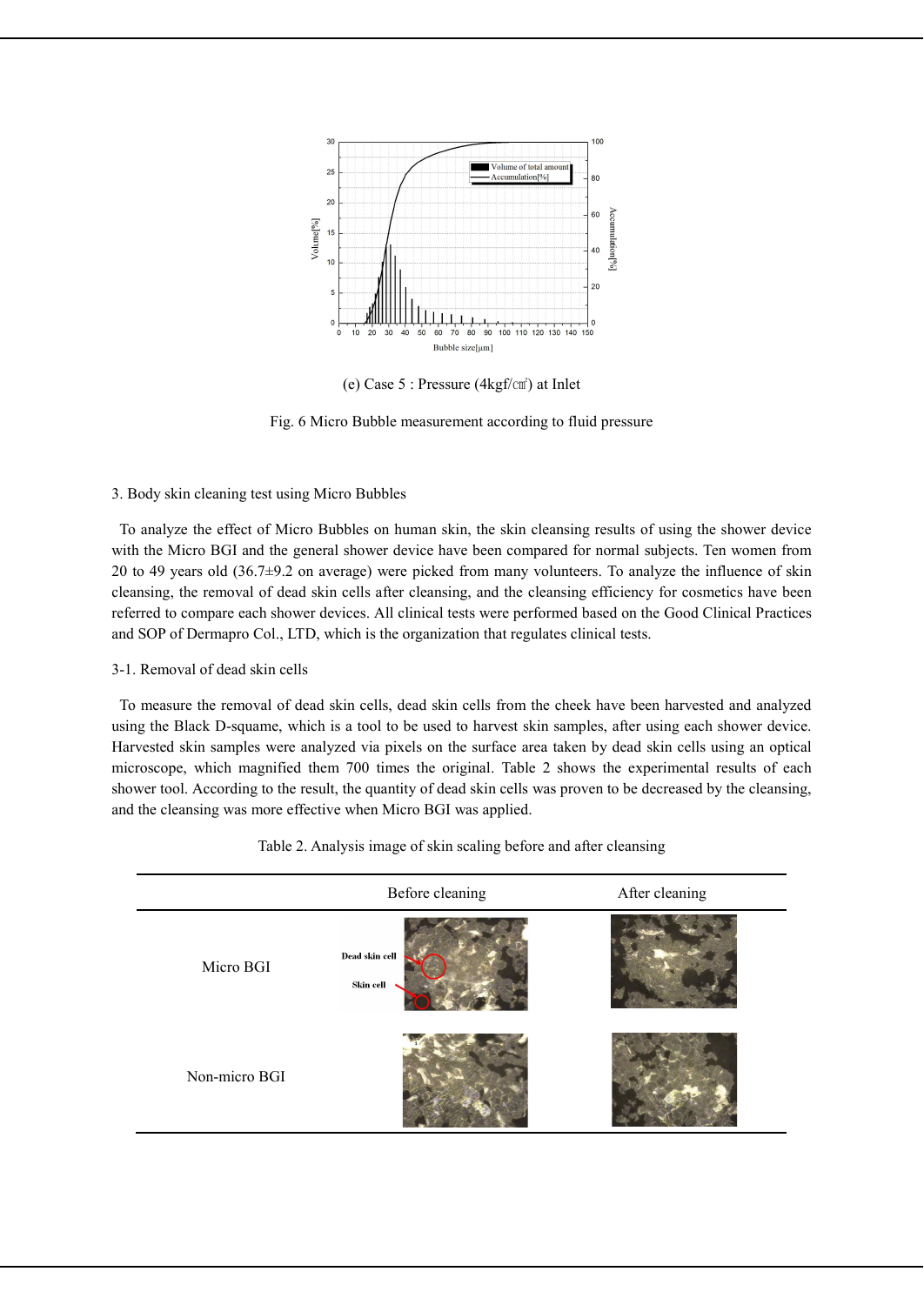Fig. 7 shows a graph of the number of pixels taken by dead cells before and after cleansing. 17.83% of dead skin cells were removed after using the shower tool with the Micro BGI, and 17.11% were removed by the normal shower device. The improved effect of utilizing the Micro Bubbles has been discovered.



Fig. 7 Dead skin cells number according to the product applied

#### 3-2. Skin moisture analysis

When the skin becomes dry, pruritus and inconvenience are felt first, and more serious skin troubles, such as infections and bedsores, can occur later. The moisture concentrations were compared via values obtained by using a Corneometer(CM825) after using each shower tool. The Corneometer measures the capacity of the condensing load of the electric current that is conducted by an electrode separation attached to the skin's surface, and the figure becomes higher when the skin has a greater concentration of the moisture, because the moisture concentration is proportional to the capacity of the condensing load[9]. The measure unit is the Arbitrary Unit, which is a relative value of moisture concentration. Fig. 8 shows the moisture concentration before and after cleansing. According to the results of the experiment, the moisture concentration increased by about 1.35% after using the shower tool with the Micro BGI. However, the general shower tool decreased moisture concentration by about 1.56%. Therefore, it has been proven that Micro Bubbles are helpful to raising the moisture concentration on the skin.



Fig. 8 Skin water content according to the product applied